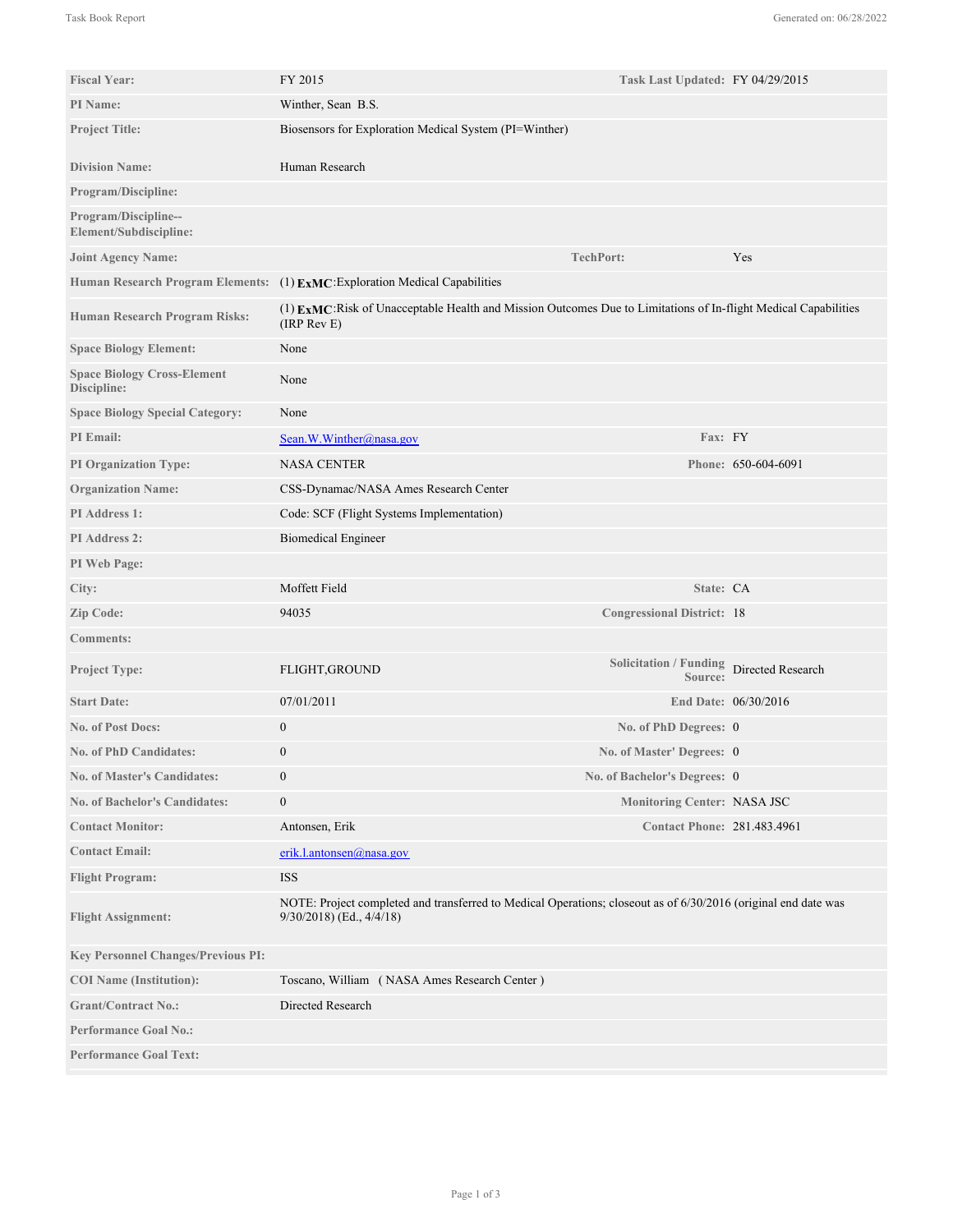| <b>Task Description:</b>               | The current International Space Station (ISS) electrocardiogram (ECG) system for donning the biomedical sensors is<br>time consuming and inconvenient, requiring shaving, application of electrodes, and signal checks. A more efficient ECG<br>system will save crew time and reduce the overhead of stowing additional supplies. Additionally, the current ECG<br>hardware requires dedicated ISS power and significant volume, but advances in microelectronics has significantly<br>reduced the volume and power required for ECG applications. The Biosensors-EMSD (Exploration Medical System<br>Demonstration) will demonstrate the integration of small, battery powered, easy to use biomedical sensors and data<br>acquisition devices that will have the ability to measure, store, and transmit physiologic parameters during operational<br>and ambulatory scenarios.<br>Specific Aims:<br>1. Demonstrate that commercial off the shelf (COTS) and emerging technologies satisfy exploration physiological<br>monitoring requirements and operational requirements<br>2. Reduce the time required of an on-orbit crew and ground personnel to store, access, transfer, and process<br>physiological data<br>3. Provide a mechanism for interfacing biomedical sensor technology with a common data management framework and<br>architecture to enable the EMSD objectives.<br>The functionality of the ECG system will be verified through a ground demonstration and an ISS flight demonstration,<br>both as part of the Exploration Medical System Demonstration. The project will begin with a market survey of available<br>COTS ECG systems that meet physiological monitoring requirements followed by a direct COTS procurement. The ECG<br>system will then be tested and verified for proper capabilities by CMO analogs. Ground testing will require CMO analogs<br>to don the ECG system and execute a series of predetermined tasks while a variety of ECG data and video is collected.<br>ECG data and video will be examined to ensure data quality, appropriate data routing, and to demonstrate system<br>efficiency. Flight testing will be similar to ground testing, but may not be as comprehensive given in-flight resource<br>limitations. The availability of more varied medical condition simulations, more extensive supply of power, fewer time<br>and space limitations, and enhanced system characterization capabilities will allow the ground demonstration to expand<br>the on-orbit objectives by assessing system effectiveness and performance. |  |  |
|----------------------------------------|-------------------------------------------------------------------------------------------------------------------------------------------------------------------------------------------------------------------------------------------------------------------------------------------------------------------------------------------------------------------------------------------------------------------------------------------------------------------------------------------------------------------------------------------------------------------------------------------------------------------------------------------------------------------------------------------------------------------------------------------------------------------------------------------------------------------------------------------------------------------------------------------------------------------------------------------------------------------------------------------------------------------------------------------------------------------------------------------------------------------------------------------------------------------------------------------------------------------------------------------------------------------------------------------------------------------------------------------------------------------------------------------------------------------------------------------------------------------------------------------------------------------------------------------------------------------------------------------------------------------------------------------------------------------------------------------------------------------------------------------------------------------------------------------------------------------------------------------------------------------------------------------------------------------------------------------------------------------------------------------------------------------------------------------------------------------------------------------------------------------------------------------------------------------------------------------------------------------------------------------------------------------------------------------------------------------------------------------------------------------------------------------------------------------------------------------------------------------------------------------------------------------------------------------------------------------------------------------------|--|--|
|                                        | The study team is uniquely positioned to perform this function because the physiological monitoring requirements and<br>operational requirements needed for this task require specialized information that is unique to NASA. The study team<br>Rationale for HRP Directed Research: will also help ensure that the ECG component of the overall Exploration Medical System Demonstration (EMSD) is<br>well integrated with other components of the system.                                                                                                                                                                                                                                                                                                                                                                                                                                                                                                                                                                                                                                                                                                                                                                                                                                                                                                                                                                                                                                                                                                                                                                                                                                                                                                                                                                                                                                                                                                                                                                                                                                                                                                                                                                                                                                                                                                                                                                                                                                                                                                                                     |  |  |
| <b>Research Impact/Earth Benefits:</b> | Our purpose is to better equip crew member medical monitoring for future exploration missions.                                                                                                                                                                                                                                                                                                                                                                                                                                                                                                                                                                                                                                                                                                                                                                                                                                                                                                                                                                                                                                                                                                                                                                                                                                                                                                                                                                                                                                                                                                                                                                                                                                                                                                                                                                                                                                                                                                                                                                                                                                                                                                                                                                                                                                                                                                                                                                                                                                                                                                  |  |  |
|                                        | Biosensors for Exploration Medical System Demonstration Electrocardiograph (EMSD ECG)<br>Performance Goal:                                                                                                                                                                                                                                                                                                                                                                                                                                                                                                                                                                                                                                                                                                                                                                                                                                                                                                                                                                                                                                                                                                                                                                                                                                                                                                                                                                                                                                                                                                                                                                                                                                                                                                                                                                                                                                                                                                                                                                                                                                                                                                                                                                                                                                                                                                                                                                                                                                                                                      |  |  |
|                                        | For an exploration mission, NASA needs a health monitoring system composed of hardware that is compact, fully<br>interoperable with an integrated data management system, and requires minimal consumables. This system will be<br>achieved through the integration of small, easy to use biomedical sensors that will have the ability to measure, store, and<br>transmit physiologic parameters during operational and ambulatory scenarios. Among the parameters of interest are key<br>physiological signals that indicate crewmembers' work load and other physiologic parameters, including<br>electrocardiogram (ECG).                                                                                                                                                                                                                                                                                                                                                                                                                                                                                                                                                                                                                                                                                                                                                                                                                                                                                                                                                                                                                                                                                                                                                                                                                                                                                                                                                                                                                                                                                                                                                                                                                                                                                                                                                                                                                                                                                                                                                                   |  |  |
|                                        | Task Description:                                                                                                                                                                                                                                                                                                                                                                                                                                                                                                                                                                                                                                                                                                                                                                                                                                                                                                                                                                                                                                                                                                                                                                                                                                                                                                                                                                                                                                                                                                                                                                                                                                                                                                                                                                                                                                                                                                                                                                                                                                                                                                                                                                                                                                                                                                                                                                                                                                                                                                                                                                               |  |  |
|                                        | To address limitations of the current ECG system on the International Space Station (ISS) and specifically Human<br>Research Program (HRP) Exploration Medical Capability (ExMC) Risk #95 "risk of unacceptable health and mission<br>outcomes due to limitations of in-flight medical capabilities" the EMSD ECG project team at Ames Research Center<br>(ARC) has developed a 12 lead ECG dry electrode harness system that meets requirements for both 12-lead diagnostic<br>and reduced lead personal fitness evaluations. A flight technology demonstration is planned in fiscal year (FY)16 to<br>evaluate the EMSD ECG system with ISS crew and obtain high fidelity data that will support decisions for transitioning<br>the system to operational use. Additionally, evaluation on board the ISS is necessary to demonstrate operational<br>feasibility including wireless operations in the ISS environment, and the crew's ability to successfully don the ECG<br>harness assembly and operate the ECG device with only procedural guidance. This evaluation is required to validate the<br>system in a relevant environment and to elevate the system to a technology readiness level (TRL) 7. The Flight<br>demonstration contributes to closing ExMC Gap 4.19: We do not have the capability to monitor physiological parameters<br>in a minimally invasive manner during exploration missions.                                                                                                                                                                                                                                                                                                                                                                                                                                                                                                                                                                                                                                                                                                                                                                                                                                                                                                                                                                                                                                                                                                                                                                                  |  |  |
|                                        | Task Progress:                                                                                                                                                                                                                                                                                                                                                                                                                                                                                                                                                                                                                                                                                                                                                                                                                                                                                                                                                                                                                                                                                                                                                                                                                                                                                                                                                                                                                                                                                                                                                                                                                                                                                                                                                                                                                                                                                                                                                                                                                                                                                                                                                                                                                                                                                                                                                                                                                                                                                                                                                                                  |  |  |
| <b>Task Progress:</b>                  | ECG Harness Development: The Exploration Medical Capabilities (ExMC) Element at Ames Research Center entered<br>into a contract with NimbleHeart on October 2014 to design and develop a prototype 12-lead dry electrode harness for<br>the Exploration Medical System Demonstration (EMSD) Electrocardiogram (ECG) system. The goals of the project<br>were to deliver a harness designed for both ambulatory and diagnostic use scenarios, while also being compatible with<br>dry electrodes and the IMED Cardiax ECG device. The research and development phase was completed on December 1,<br>2014 when the vendor finalized their physical design and materials selection. The initial prototype was completed and<br>demonstrated on January 26, 2015. Following the prototype demonstration, additional evaluations were performed in the<br>Biosensors Lab at Ames Research Center to address fit and signal quality. The vendor will be providing small, medium,<br>and large harnesses based on gender in an attempt to encompass the size range of the astronaut corps. Delivery for both<br>male and female medium harnesses was April 28, 2016, with additional sizes to be delivered at a later date.                                                                                                                                                                                                                                                                                                                                                                                                                                                                                                                                                                                                                                                                                                                                                                                                                                                                                                                                                                                                                                                                                                                                                                                                                                                                                                                                                                           |  |  |
|                                        | Procedure Development and Demonstration: Functional tests procedures were developed for both the ECG device and<br>dry electrode harness. Procedures were written for each test to fully satisfy qualification and acceptance for flight.<br>Ground demonstrations procedures were developed and tested as a foundation for flight procedures. Flight procedures<br>will be completed upon final delivery of harnesses from vendor. In preparation of the EMSD Ground demonstration, the<br>ARC ExMC team traveled to Johnson Space Center (JSC) in September, 2014 and provided ECG hardware and software                                                                                                                                                                                                                                                                                                                                                                                                                                                                                                                                                                                                                                                                                                                                                                                                                                                                                                                                                                                                                                                                                                                                                                                                                                                                                                                                                                                                                                                                                                                                                                                                                                                                                                                                                                                                                                                                                                                                                                                      |  |  |